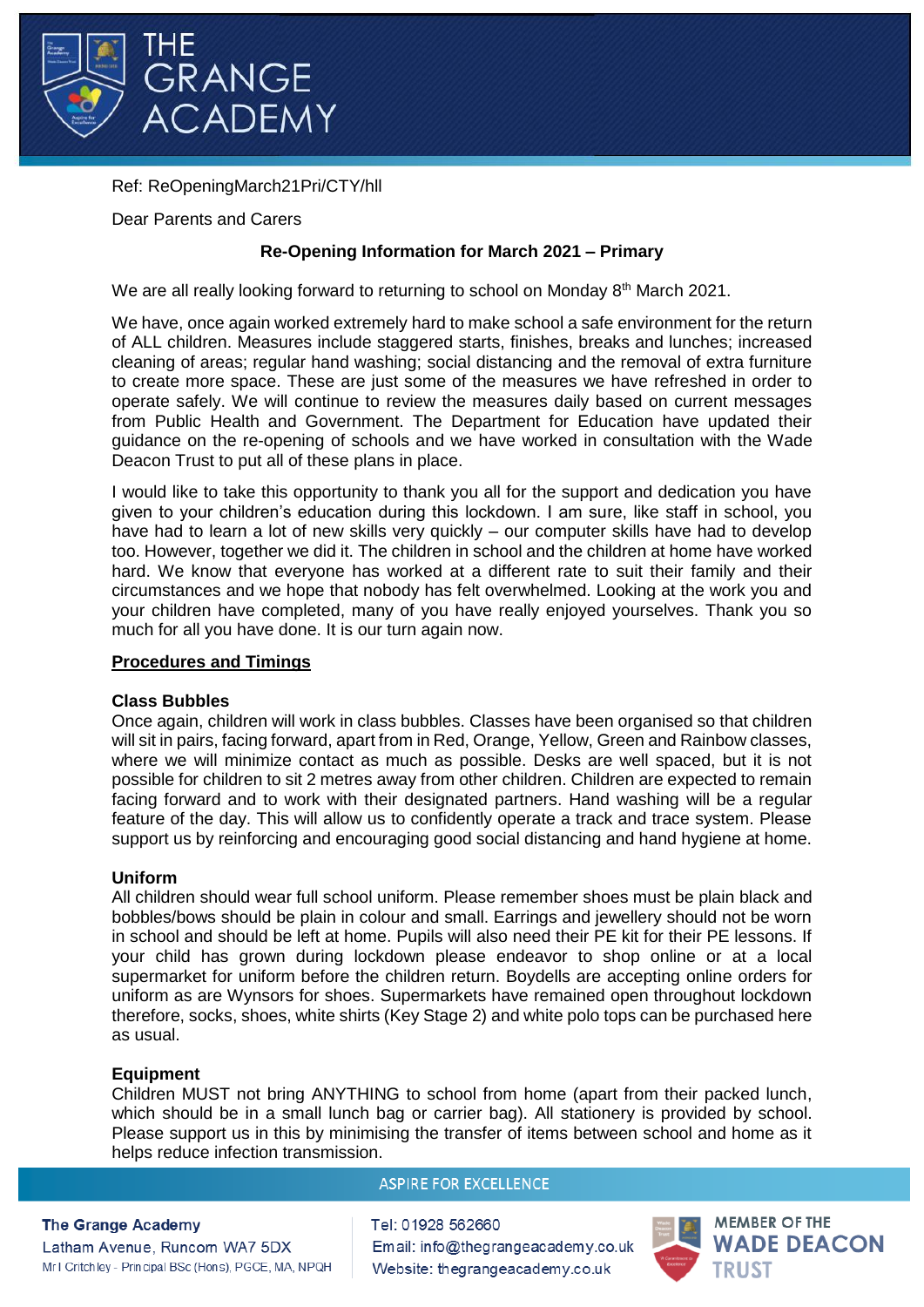### **Start and End of Day**

It is ESSENTIAL that you only arrive at the assigned times for your children. We want to avoid large gatherings and have staggered the start and end of the day for safety reasons. If you arrive early, please stay in your car or away from the Plaza or gates until the correct time. The same one way system will operate each morning. Please enter the Plaza and drop your child at the correct gate/main door and leave via the exit gate. Parents are required to wear a face covering. If you need to pass on a message, please wait in the centre of the Plaza until a member of staff is available. Please do not wait by the gates or main doors as this will cause blockages. If you need to change your child's collection time please ensure an adult informs school.

### **Nursery**

The morning session starts at 8.30am and finishes at 11.30am. (Please drop off and collect from the Garden Gate)

The afternoon session starts at 12.15pm and finishes at 3.15pm. (Please drop off and collect from the Garden Gate)

Nursery pupils who go home with a Secondary sibling at The Grange Academy will leave at 2.35pm.

Nursery pupils with a sibling in the Primary phase will leave at 2.55pm.

All other Nursery pupils will leave at 3.15pm.

### **Reception – Year 6**

School is open from 8.40am and all pupils must be in school by 8.50am. There will be a 2.35pm finish for pupils who go home with a sibling from the Secondary phase. If pupils have siblings in the Primary phase their finish time will be 2.55pm. All other pupils without siblings will leave 2.45pm.

## **Drop Off Club**

The Drop Off Club will resume on Monday  $8<sup>th</sup>$  March and will run from 8.20am - 8.40am. Drop Off is designed for working parents or for the few children who have to come to school with a Secondary sibling. Please support us by only using Drop Off if you really need the service. If you require childcare before or after school then Link Club is operating as normal.

## **Break time and Snack**

### **Break time**

Nursery and Reception pupils will have continuous access to outside areas. Snack will be provided as normal and snack money will continue to be collected.

In Years 1-2: Break time is 10.50am-11.05am and children will receive a piece of fruit everyday.

In Years 3-6: Break time is 9.50am-10.05am. You may provide a small healthy snack if you feel your child will need one.

### **Lunchtime**

We will continue to provide a choice of hot and cold meals for pupils. All Infant aged pupils are able to access a free school meal. School meals are available for all pupils and can be paid for using Scopay.

Nursery, Reception, Year 1 and Year 2 pupils will have lunch from 11.30am-12.15pm. In Years 3-6 lunchtime will run from 12.05pm-12.50pm.

# **ASPIRE FOR EXCELLENCE**

### **The Grange Academy**

Latham Avenue, Runcom WA7 5DX Mr I Critchley - Principal BSc (Hons), PGCE, MA, NPQH Tel: 01928 562660 Email: info@thegrangeacademy.co.uk Website: thegrangeacademy.co.uk